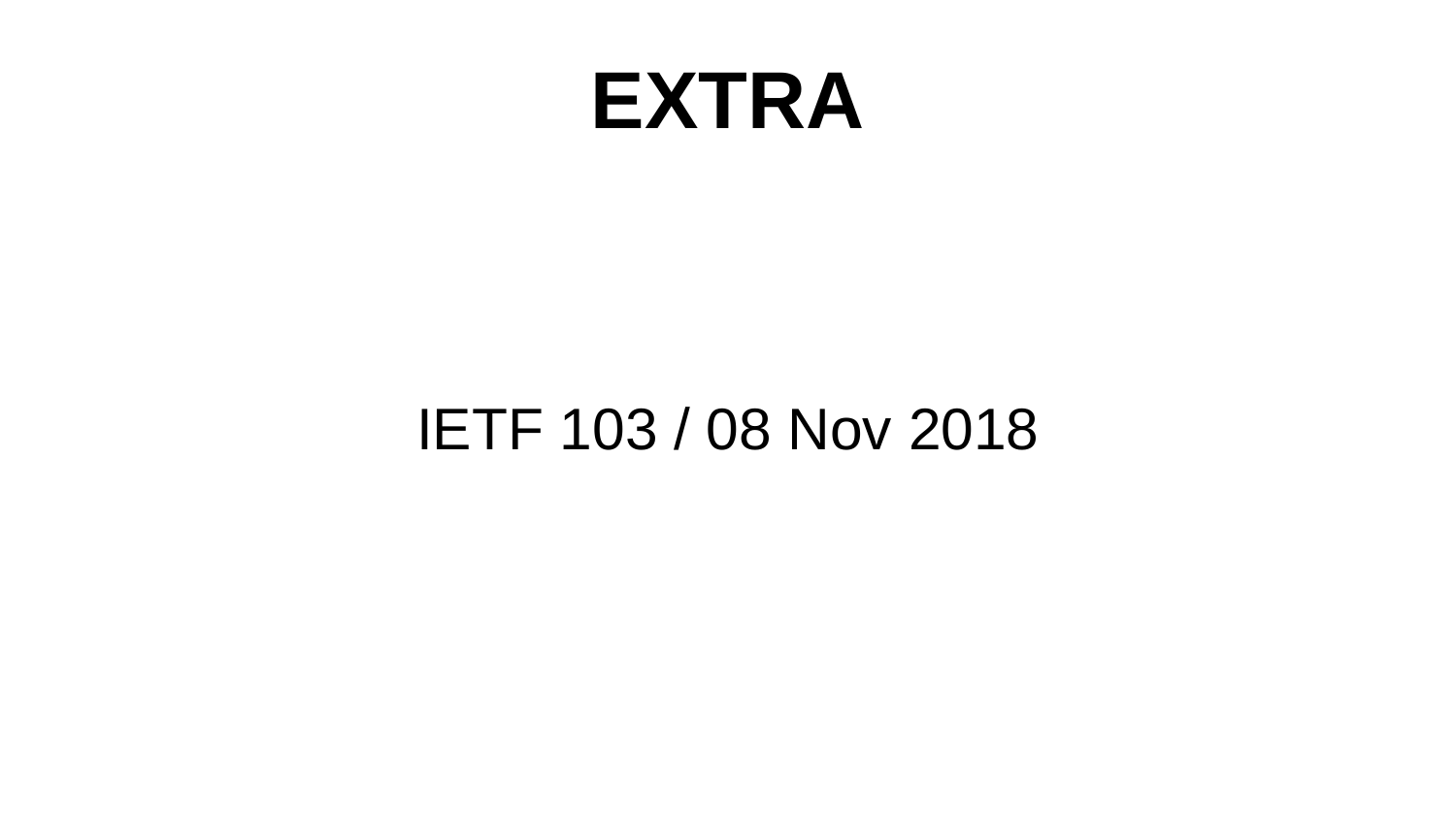#### Note Well

This is a reminder of IETF policies in effect on various topics such as patents or code of conduct. It is only meant to point you in the right direction. Exceptions may apply. The IETF's patent policy and the definition of an IETF "contribution" and "participation" are set forth in BCP 79; please read it carefully.

As a reminder:

•By participating in the IETF, you agree to follow IETF processes and policies.

•If you are aware that any IETF contribution is covered by patents or patent applications that are owned or controlled by you or your sponsor, you must disclose that fact, or not participate in the discussion.

•As a participant in or attendee to any IETF activity you acknowledge that written, audio, video, and photographic records of meetings may be made public.

•Personal information that you provide to IETF will be handled in accordance with the IETF Privacy Statement.

•As a participant or attendee, you agree to work respectfully with other participants; please contact the ombudsteam [\(https://www.ietf.org/contact/ombudsteam/\)](https://www.ietf.org/contact/ombudsteam/) if you have questions or concerns about this.

Definitive information is in the documents listed below and other IETF BCPs. For advice, please talk to WG chairs or ADs:

•BCP 9 (Internet Standards Process) •BCP 25 (Working Group processes) •BCP 25 (Anti-Harassment Procedures) •BCP 54 (Code of Conduct) •BCP 78 (Copyright) •BCP 79 (Patents, Participation) •<https://www.ietf.org/privacy-policy/>(Privacy Policy)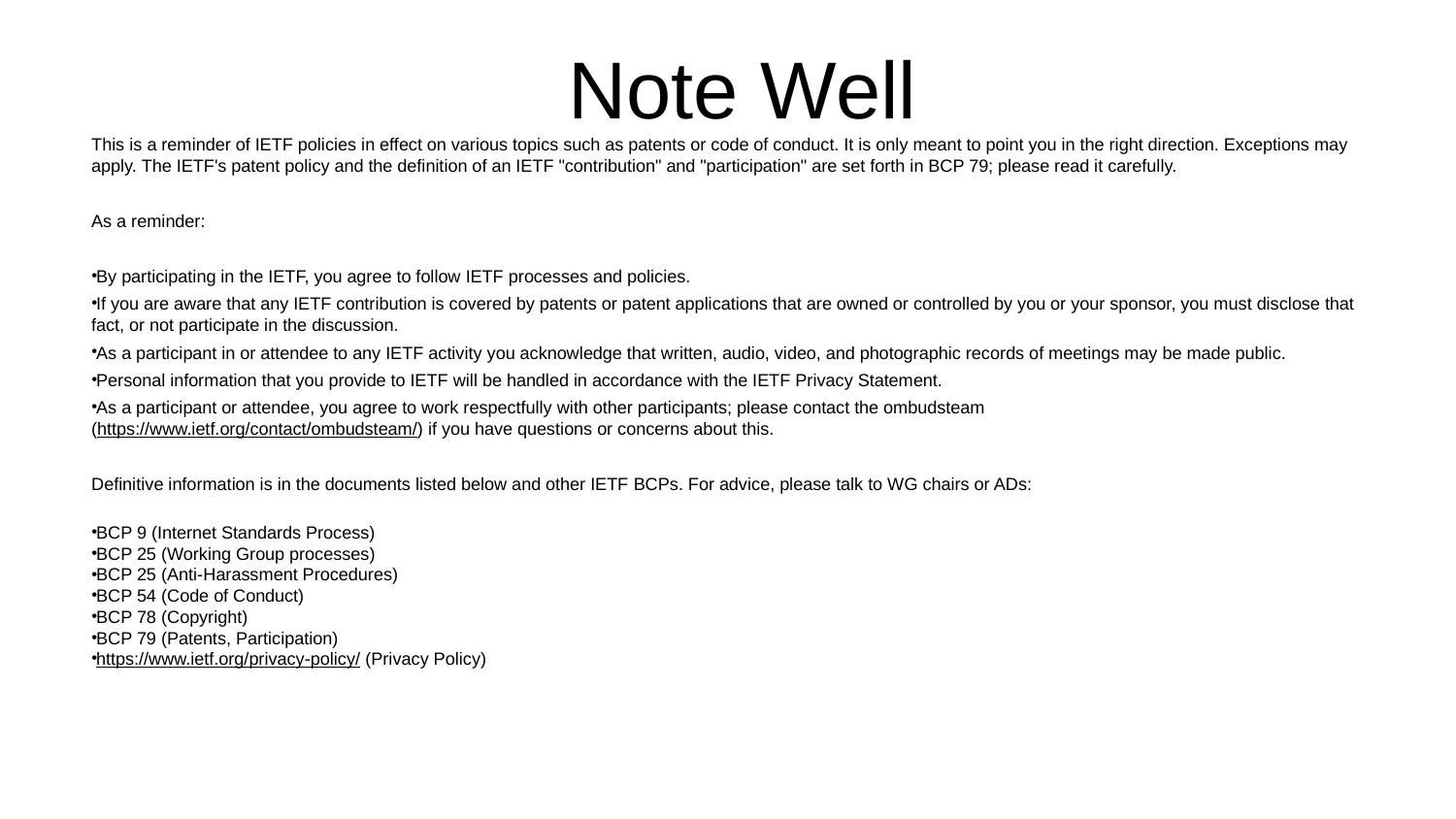# Agenda

- Intro and Note Well: 5m
- Existing documents: 45m
	- imap4rev2 30m
	- snippet/preview 10m
	- sieve-special-use: 5m
- AOB: 10m
	- Milestones
	- 64bit?
	- Group EOL?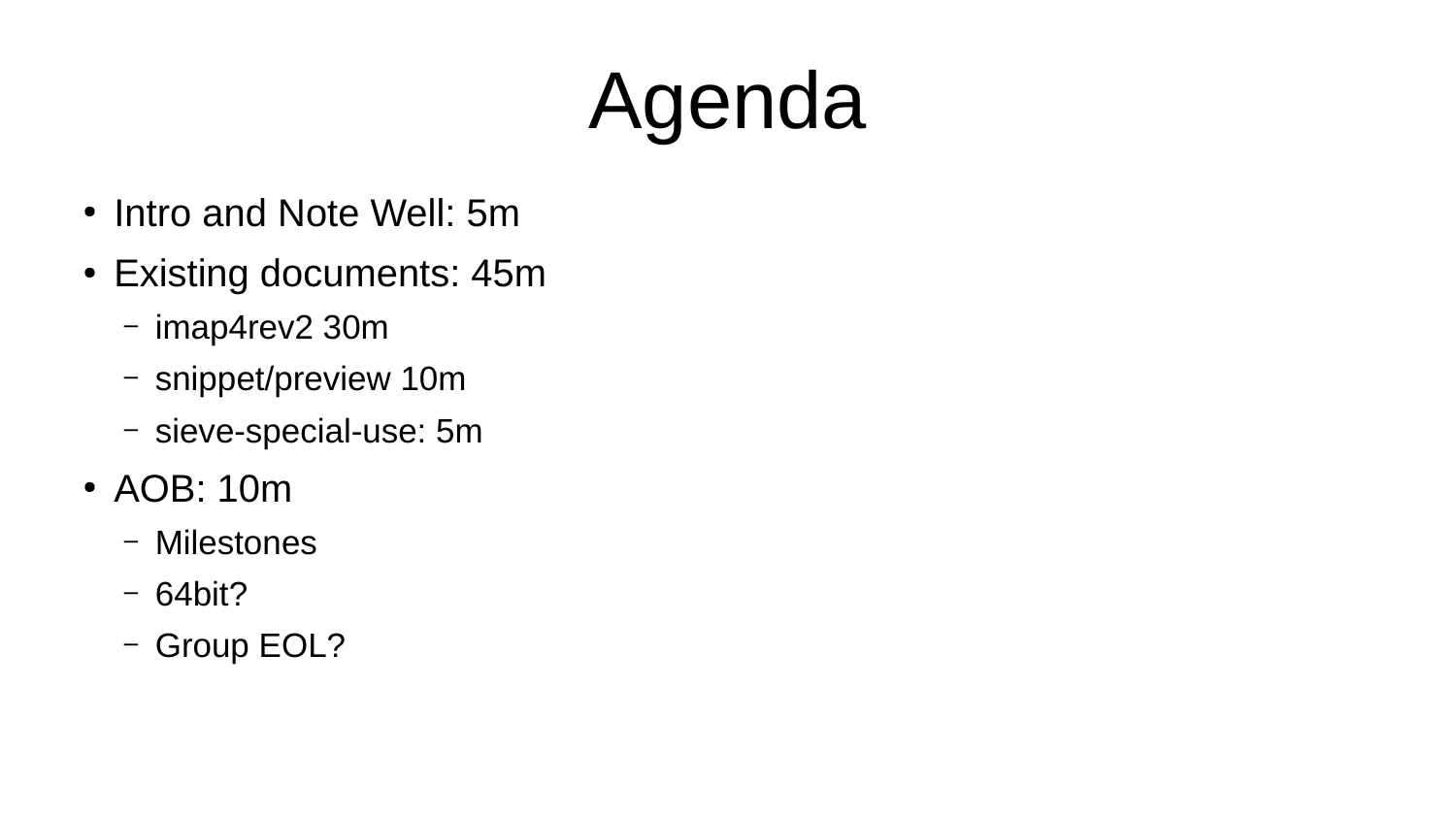### imap4rev2

• See Alexey's slides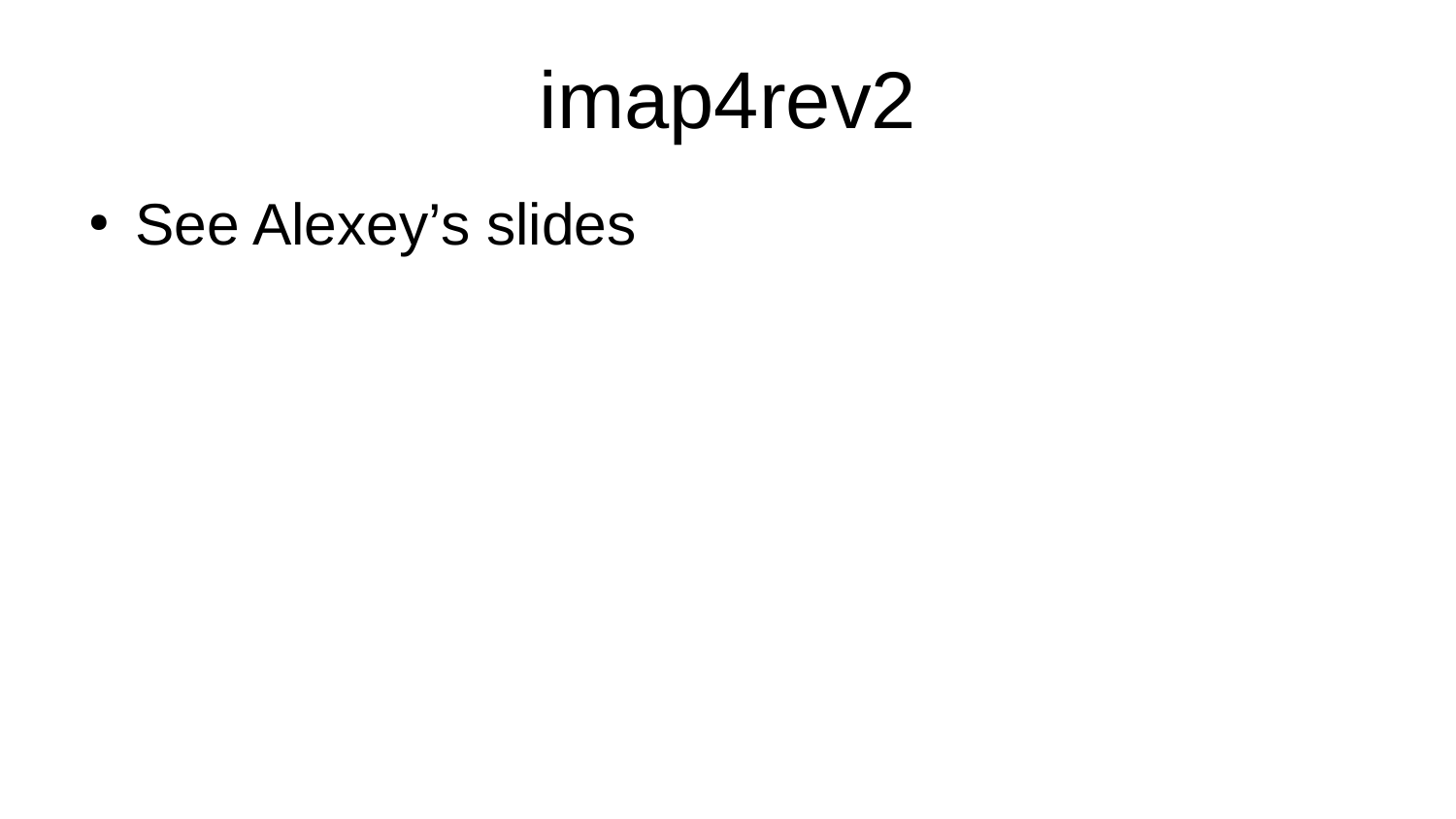## snippet/preview

- New draft posted
- Length: 200? 255?
- Next steps last call?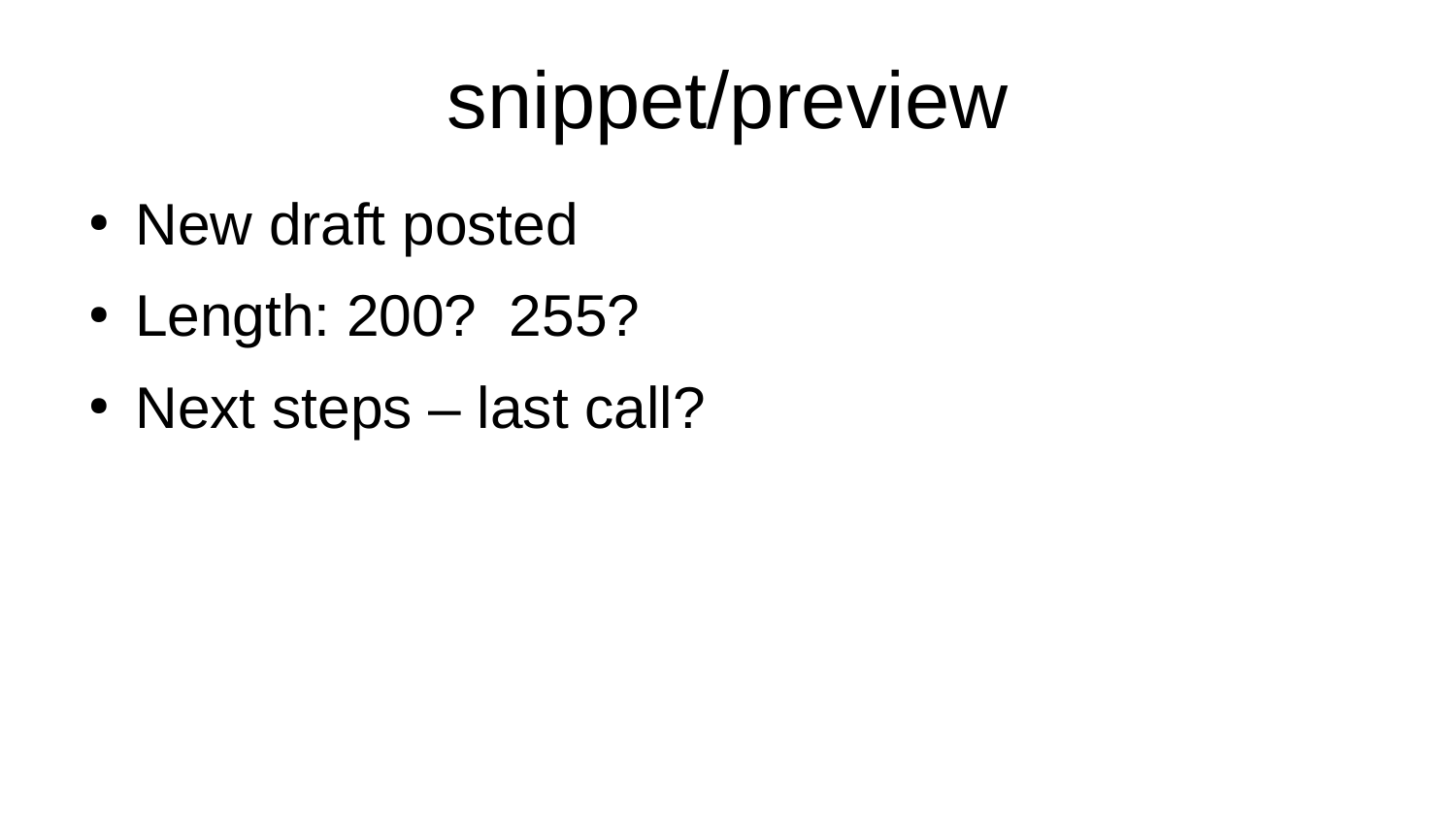## Sieve special use

- Finished last call
- Feedback appears to have been addressed
- Submit?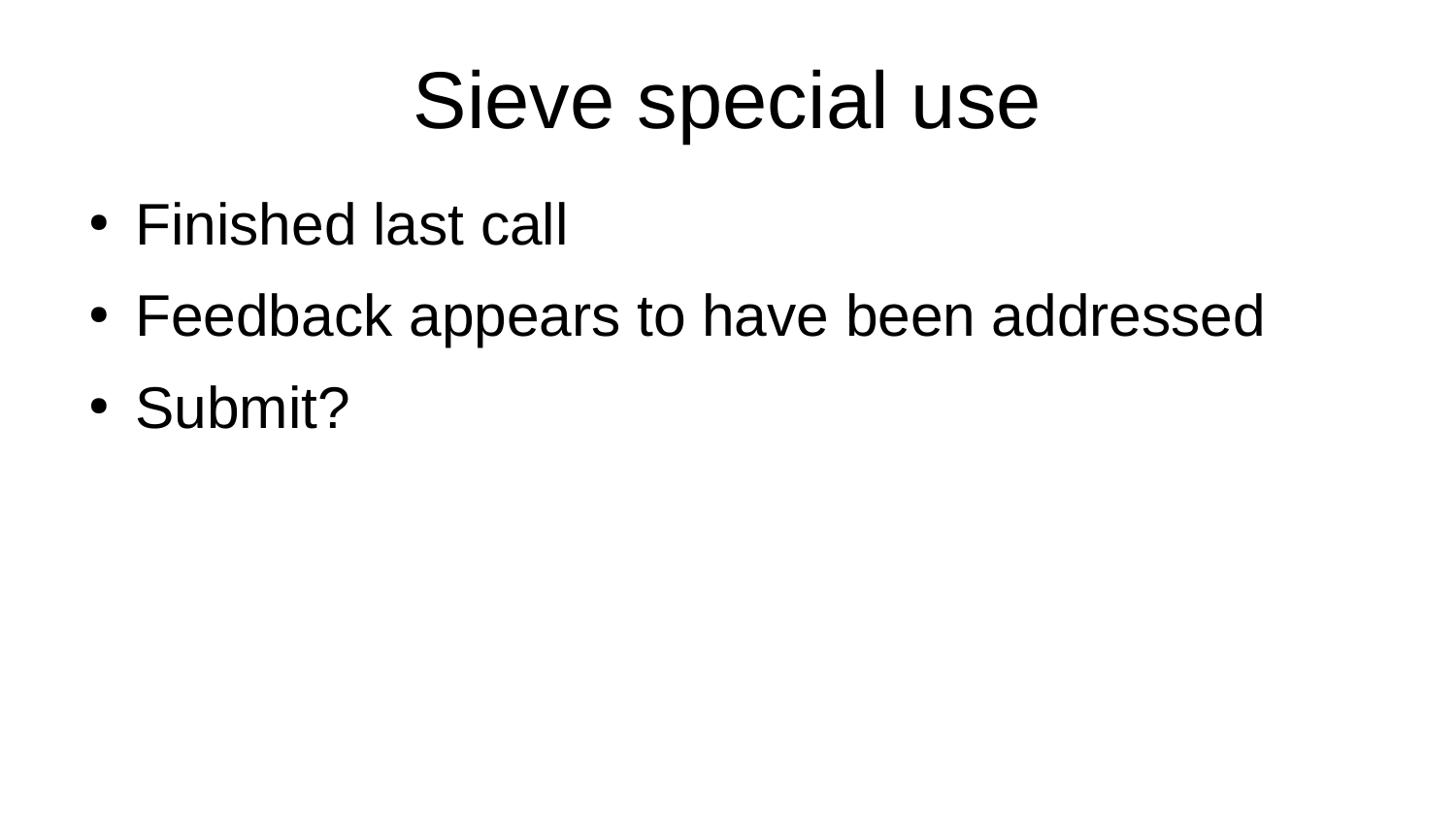## 64bit

• We decided to put it away while we were busy, do we give up, or revive?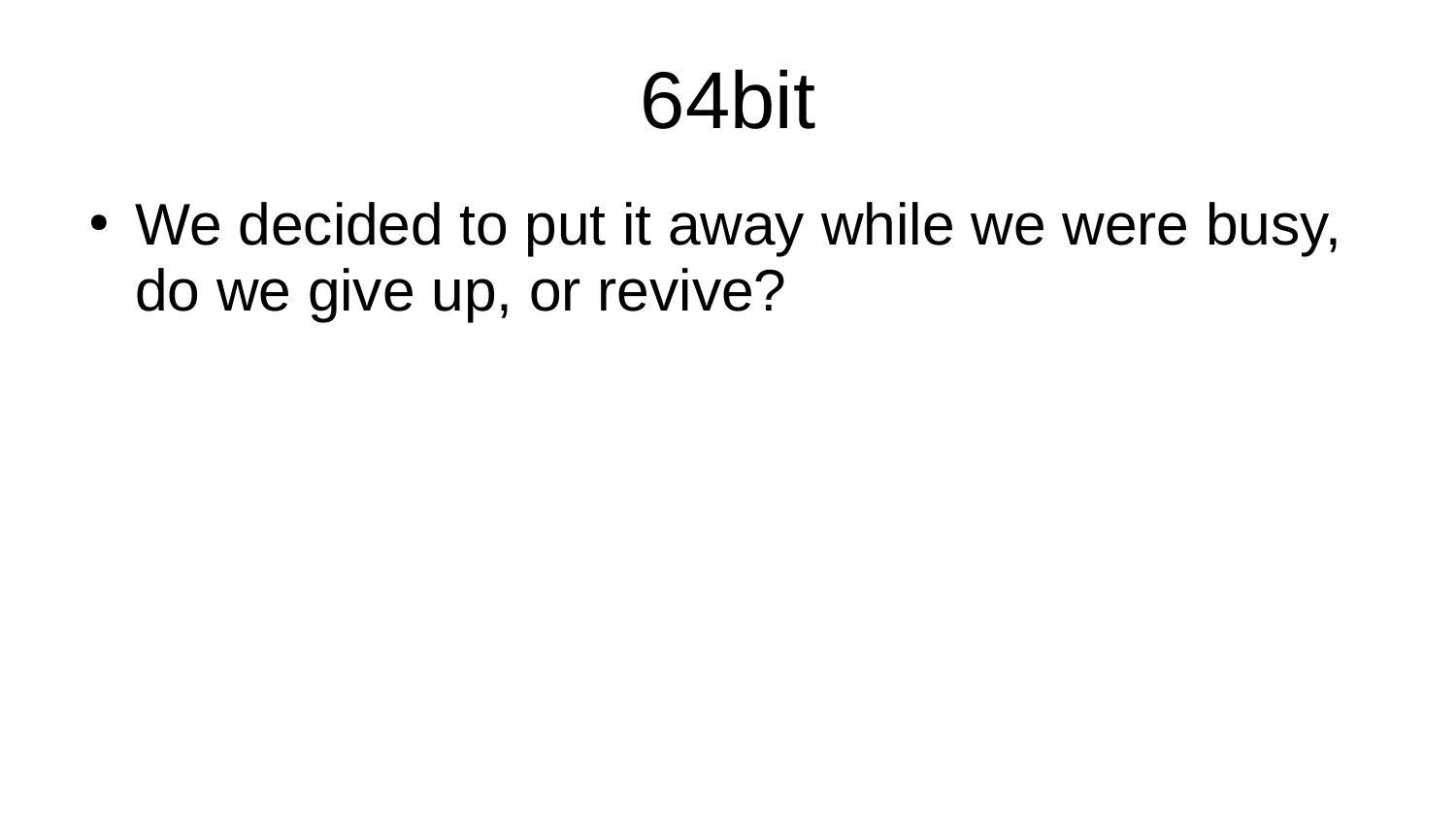## Milestones / EOL

- Only remaining work item is imap4rev2
- Do we shut down after that? Go into relative hibernation and await other work?